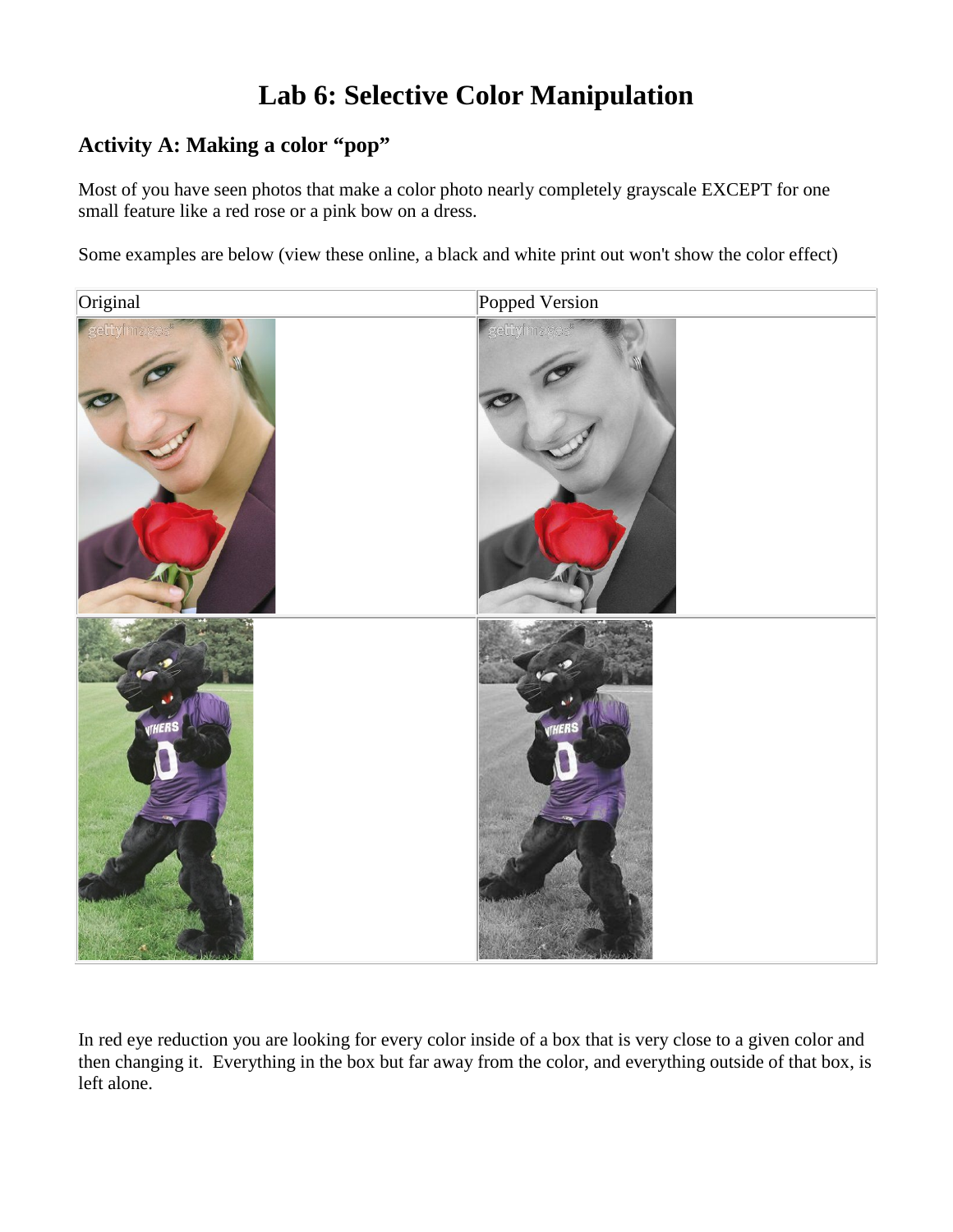In this color pop problem you are looking for everything inside of a box of a box that is very close to a given color **and leaving it alone**. Everything in the box but far away from the color, and everything outside of that box, is changed to grayscale. So basically, this technique sounds a lot like the EXACT opposite of red eye reduction. It involves looping through the whole image – but in parts.

Open the rose picture (available on the course website) and, use explore() to answer the following questions:

- [Q1] What x value defines the left edge of a box "surrounding" the rose?
- [Q2] What x value defines the right edge of a box "surrounding" the rose?
- [Q3] What y value defines the top edge of a box "surrounding" the rose?
- [Q4] What y value defines the bottom edge of a box "surrounding" the rose?

[Q5] Explore the red values of the rose. Pick a "representative" value from that rose. What are its RGB values?

## **Make sure you call setMediaPath() fucntion from JES (use the command area) – that way you won't have to specify the full path to 'rose.jpg' in your function.**

Create a new file for your program: lab6.py. Using the value you just generated, create a function called rosePop() that takes no parameters. The function should immediately open the rose picture (make sure you place it into the same folder as your lab6.py file) and change all of the pixels that are not in the box around the rose to be grayscale. Your starting code will look like this:

```
def\; rosePopV1():original = makePicture("rose.jpg")roseRed = ???#Write your loop(s) here that will make everything around
#the rose be grayscale
show (original)
return original
```
There are several techniques that you can use to write the loops that are missing above. I suggest you write a single loop that loops over every pixel in the picture. For each picture it says "IF the pixel is OUTSIDE of the box, change the pixel to grayscale.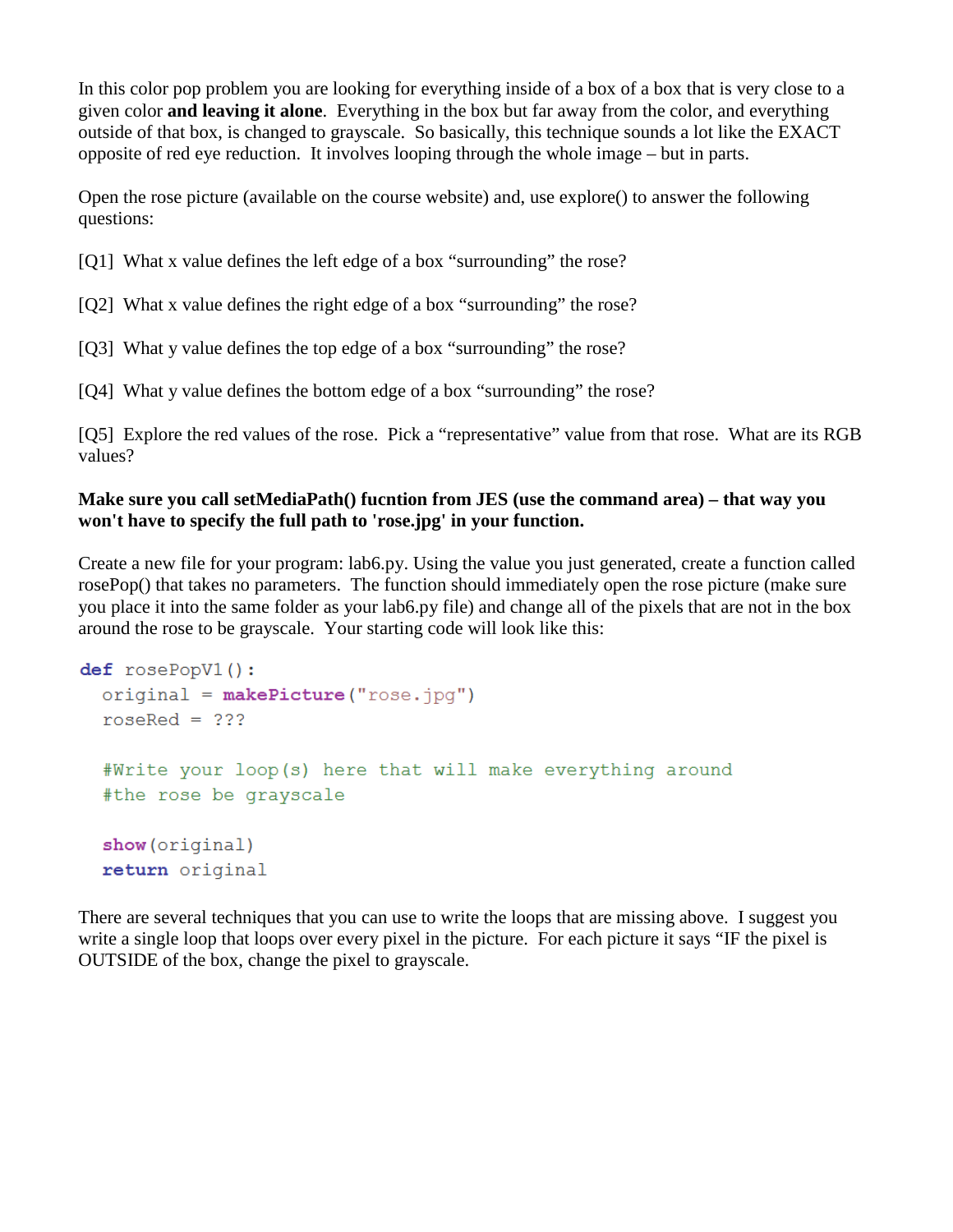The end result would look like this:



(Note: the black box is added for emphasis. It is not actually part of the solution.)

Once you have that working you could write a second set of loops that comes after the code you just wrote, but before the show/return code. This code sets up a loop that ONLY looks at the pixels inside of the box around the rose. And this code is truly the opposite of what you did with red-eye reduction. As you loop through those pixels you say "IF the color of this pixel is "far away" (rather than close) to the red of the rose, then change it to grayscale"

However, there is a better way. You can do this in the same loop! Can you see it? look at your IF statement…

Make that change and run your code. If you get everything set up correctly you should be able to get an image similar to the following:

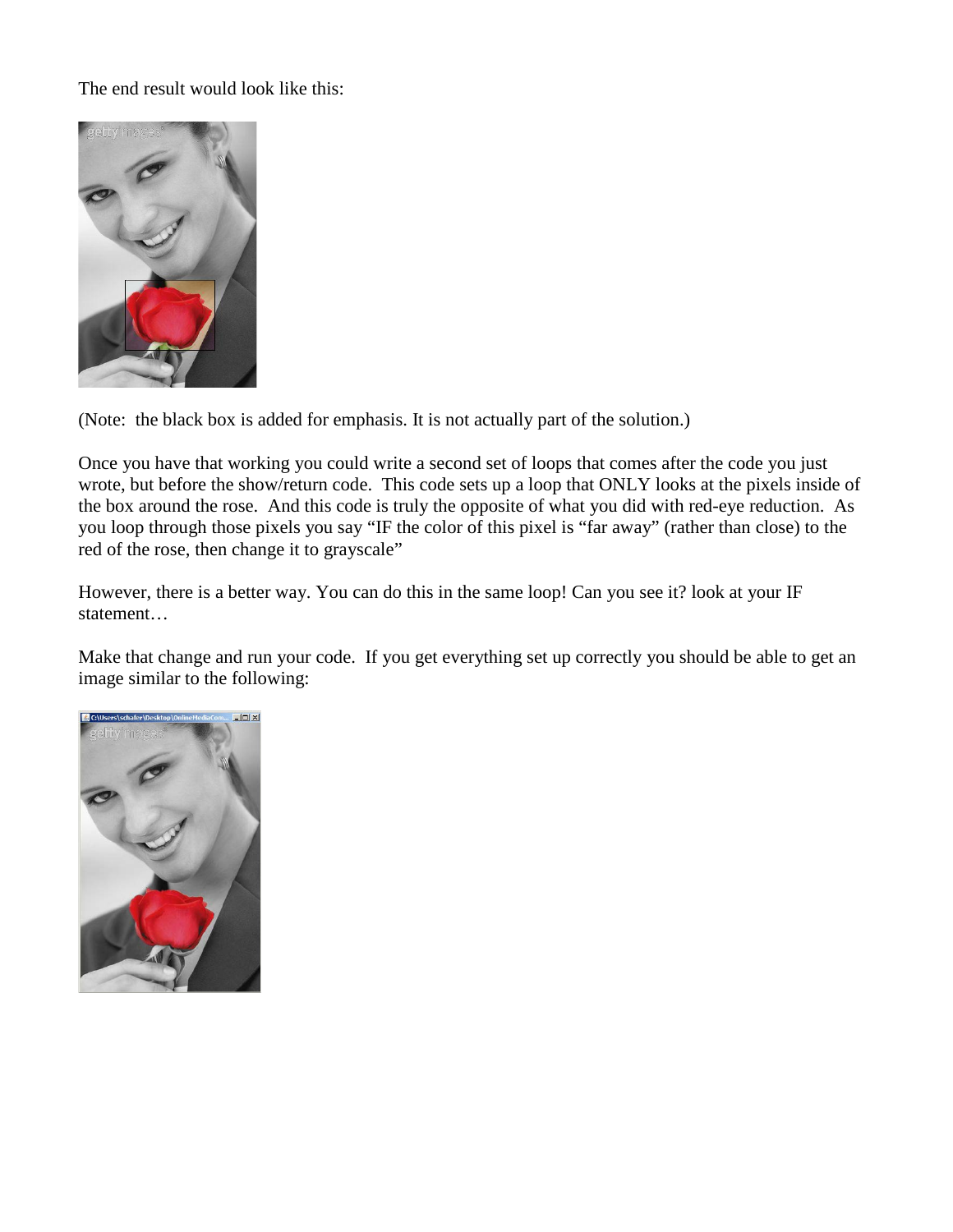## **Activity B: Make a collage with copy & paste**

Now let's try to make a simple collage by using copy and paste. We will copy the image you have created in the previous activity and paste it four times onto a larger empty "canvas". Write a function makeCollage() that takes no parameters, calls your rosePop() function, and then generates the collage and returns a new picture object. This is quite straightforward; here is what your function should do:

step 1: call rosePop() and assign the return value to a new variable:

```
source = rosePop()
```
step 2: create an empty canvas that is twice the width and twice the height of the original picture:

```
canvas = makeEmptyPicture(width, height)
```
To calculate width and height, start with getting the source values with getWidth(source) and getHeight(source)

step 3: now you need to loop through the source pixels. This time you will need the x and y coordinates of each pixel. Recall that you can use this function:  $getFixed{ | picture, x, y}$ 

You will need a nested for loop (just like the one we used when we generated the flag of France):

```
for x in range(width):
   for y in range(height):
       pixel = getFixed(source, x, y)
```
Inside the loop, get the color of the current pixel:  $color = getColor(pixel)$ 

Then, set the corresponding pixel of the target canvas to that color.

However, since we are creating a collage, you will need to set the color to four different pixels on the target canvas to achieve the following result: